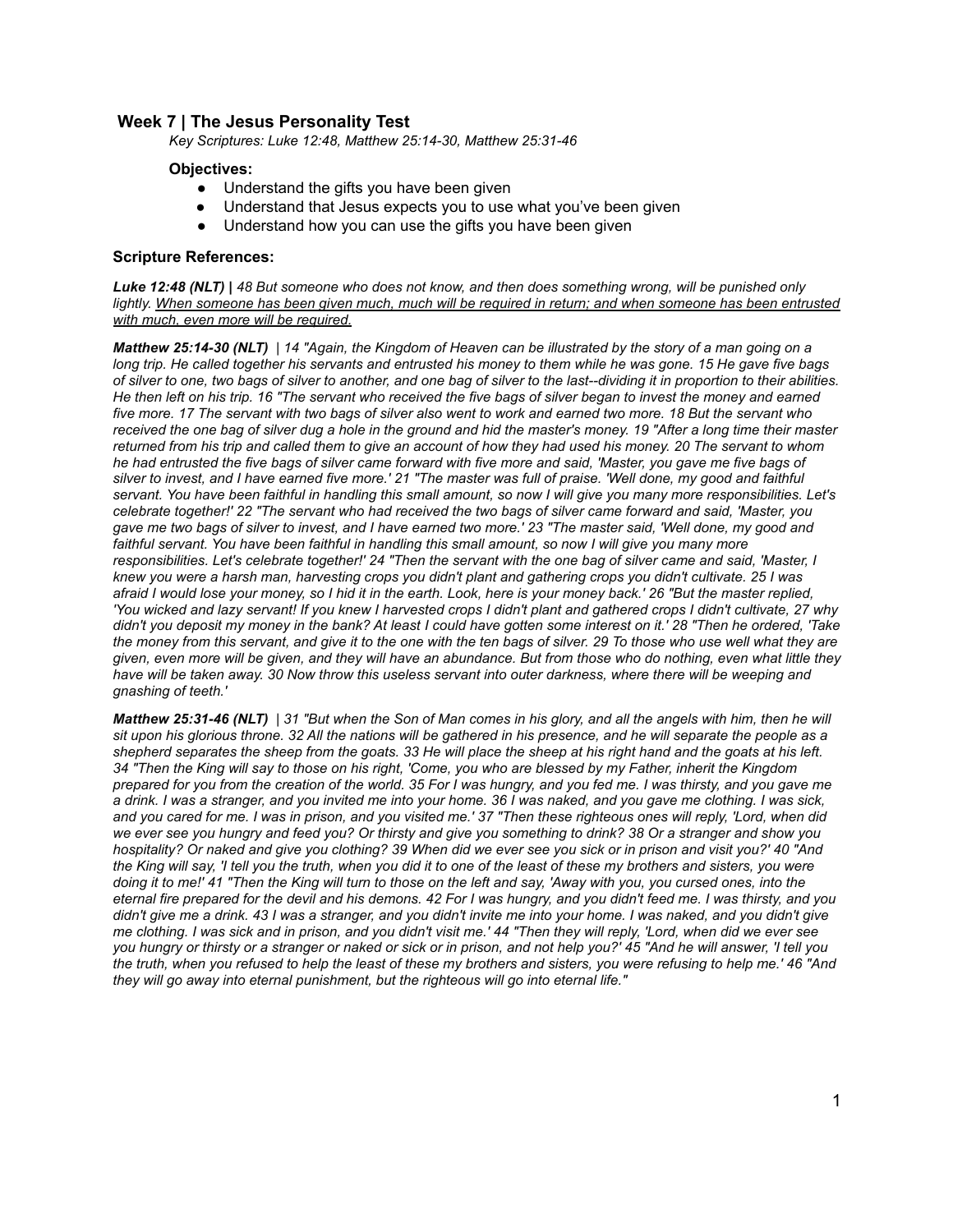**Last Week** | Jesus is a Beaver. Beavers may not be the most glamorous or fun personalities, but they have characteristics that are vital to success. A healthy beaver will listen to the voices around them and be patient even though they may already have a clear picture of what needs to be done. An unhealthy beaver will isolate themselves and get it done "the right way" without the help of others. Jesus knew exactly what needed to be done, but he always used others to help him accomplish his goals.

# **This Week | The Jesus Personality Test**

# **What if Jesus gave a personality test? What kind of questions would he ask?**

We've had a lot of fun with the animal personality test. Hopefully, you've learned a little more about yourself and people who are different than you (everybody). Hopefully you understand that when you connect with others, combining your strengths and weaknesses, the sum of the parts is greater than the whole (Aristotle). That statement doesn't make sense mathematically, but what it's really saying is that we all have things to contribute as individuals, but there is something additional produced when we come together. Aristotle was just reinforcing the principles Jesus himself set into motion during His teachings.

## **So what GIFTS have you been given?**

There are two groups of people - those who understand what their gifts are and are using them and those who don't understand their gifts and feel that they have none.

Let's talk about the ones who don't understand their gifts and feel that they have none (hang on gifted ones, we'll come back to you).

## **Why do you think some people don't feel like they have any gifts?**

1. **Where are you looking**? It's possible that we aren't looking in the right place. Maybe we're looking at the gifts of others and comparing ourselves. Maybe we are trying to replicate what we admire in others in ourselves. When we fall short, then we throw our hands up in frustration and declare, "We can't do anything." This is why Jesus told us not to compare ourselves to others.

*2 Corinthians 10:12 (NLT) |12 Oh, don't worry; we wouldn't dare say that we are as wonderful as these other men who tell you how important they are! But they are only comparing themselves with each other, using themselves as the standard of measurement. How ignorant!*

2. **What is a gift?** It's possible that we've given the word *gift* a limited definition. What does Jesus call a gift? He has given us the gift of the Holy Ghost (*Acts 2:38*). That gift produces 9 different fruits: love, joy, peace, patience, kindness, goodness, faithfulness, gentleness, and self-control (*Galatians 5:22-23*). There are also gifts of the Spirit (*1 Corinthians 12*). Too often we look at specific talents such as singing, preaching, a winning personality, or wealth as gifts. These are not so much gifts as tools that allow their gifts to be used. This is why they can easily be used in a way that defeats the purpose in which they were meant to be used. One of the greatest gifts we've been given is God's grace. It saves us, it frees us, it was freely given even though we didn't deserve it or earn it. To whom much is given, much is required.

## **So you have gifts. But what do we do with them?**

After Paul spends a whole chapter talking about spiritual gifts and how the body of Christ works together, he sums it up like this:

*1 Corinthians 12:29-31 (NLT) | 29 Are we all apostles? Are we all prophets? Are we all teachers? Do we all have the power to do miracles? 30 Do we all have the gift of healing? Do we all have the ability to speak in unknown languages? Do we all have the ability to interpret unknown languages? Of course not! 31 So you should earnestly desire the most helpful gifts. But now let me show you a way of life that is best of all.*